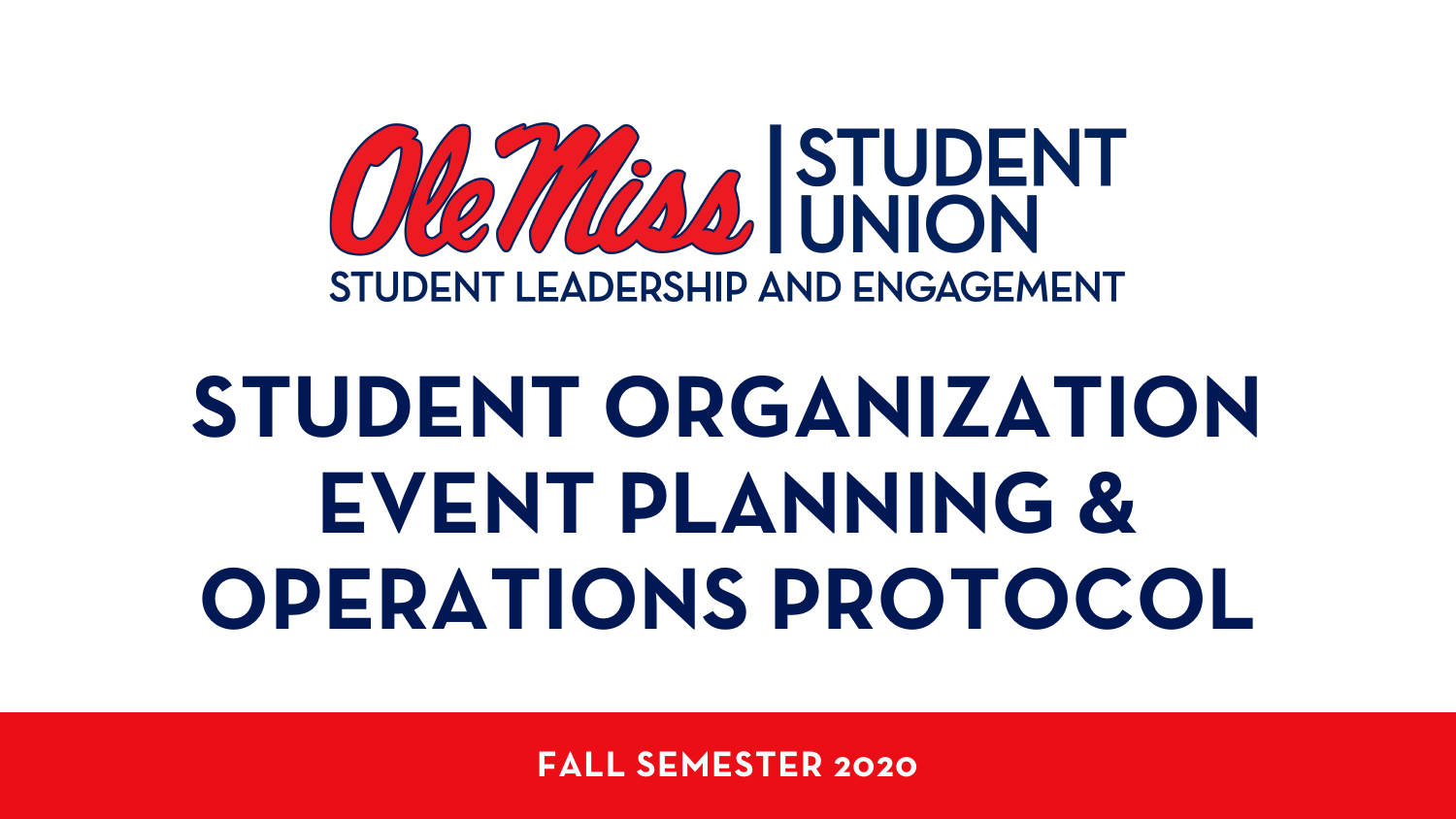# **Presentation Contents**

- **Describing University Parameters & Impact on Registered Student Organizations**
- **Important Considerations**
- **Event, Activity, and Meeting Planning and Management** 
	- Events and Campus-Wide Activities
	- Activities with Food
	- Student Organization Meetings
	- Face Coverings/Masks
	- Activities Involving Off-Campus Guests
	- Activities with Guest Lecturers/Speakers
	- Activities Involving Minors
- Activities Involving Passing Objects • Performance Based Activities
- 
- Dances
- Activities in the Ole Miss Student Union
- Spaces
- 
- 

• Activities in Classrooms/Non-Student Union

#### • **Student Organization Travel**

#### • **Student Organization COVID-19 Education, Training, and Compliance**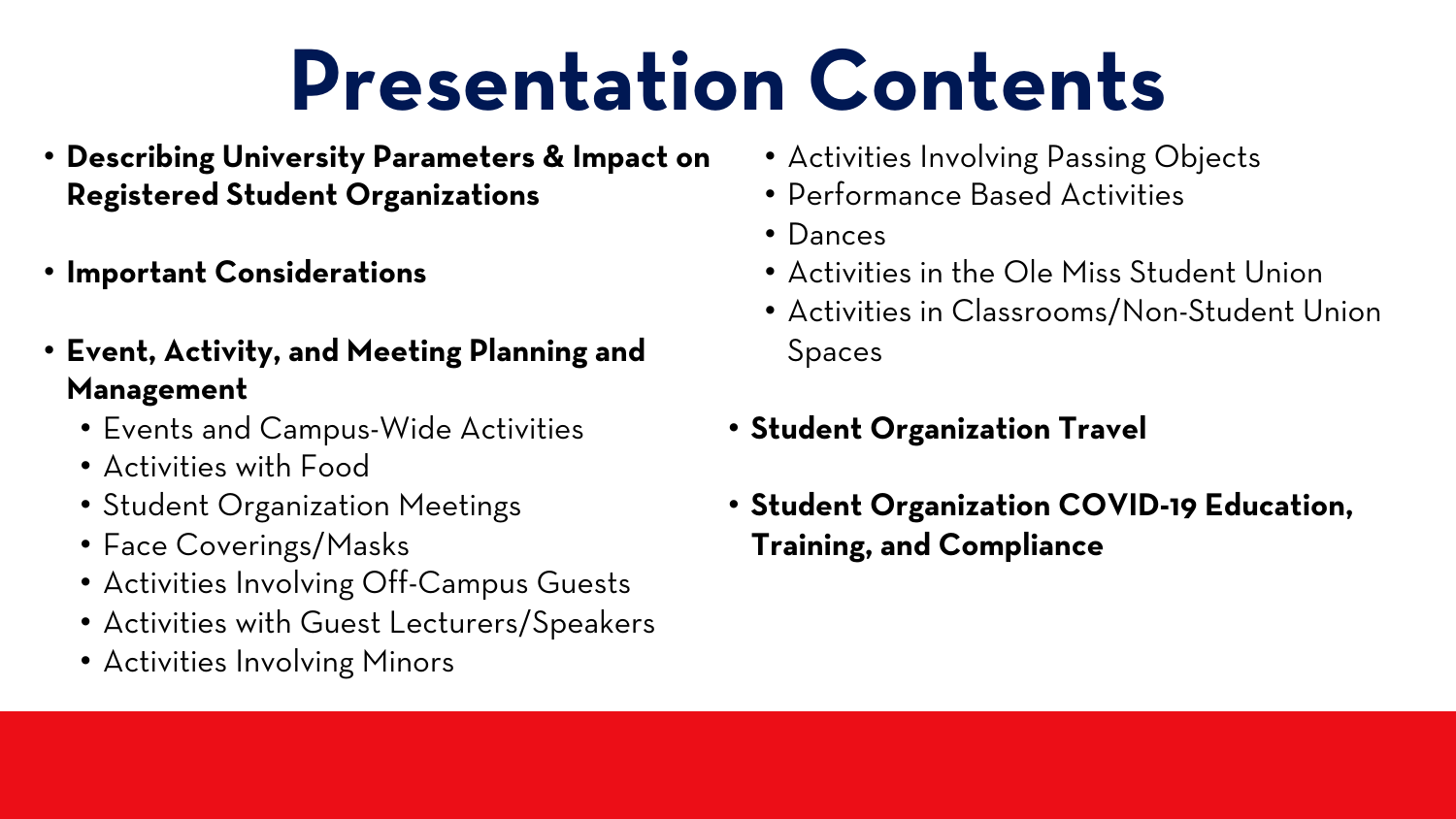## **Defining Stud** Universi

*Student Organizations include all Regi* Student Organizations, Fraternity and

- As a result of the University of Miss information in place through Govern distancing and size of gatherings, all modified and potentially suspendec event.
- Each event request and registration Leadership and Engagement to ider **Ready Plan and Governor's Executive**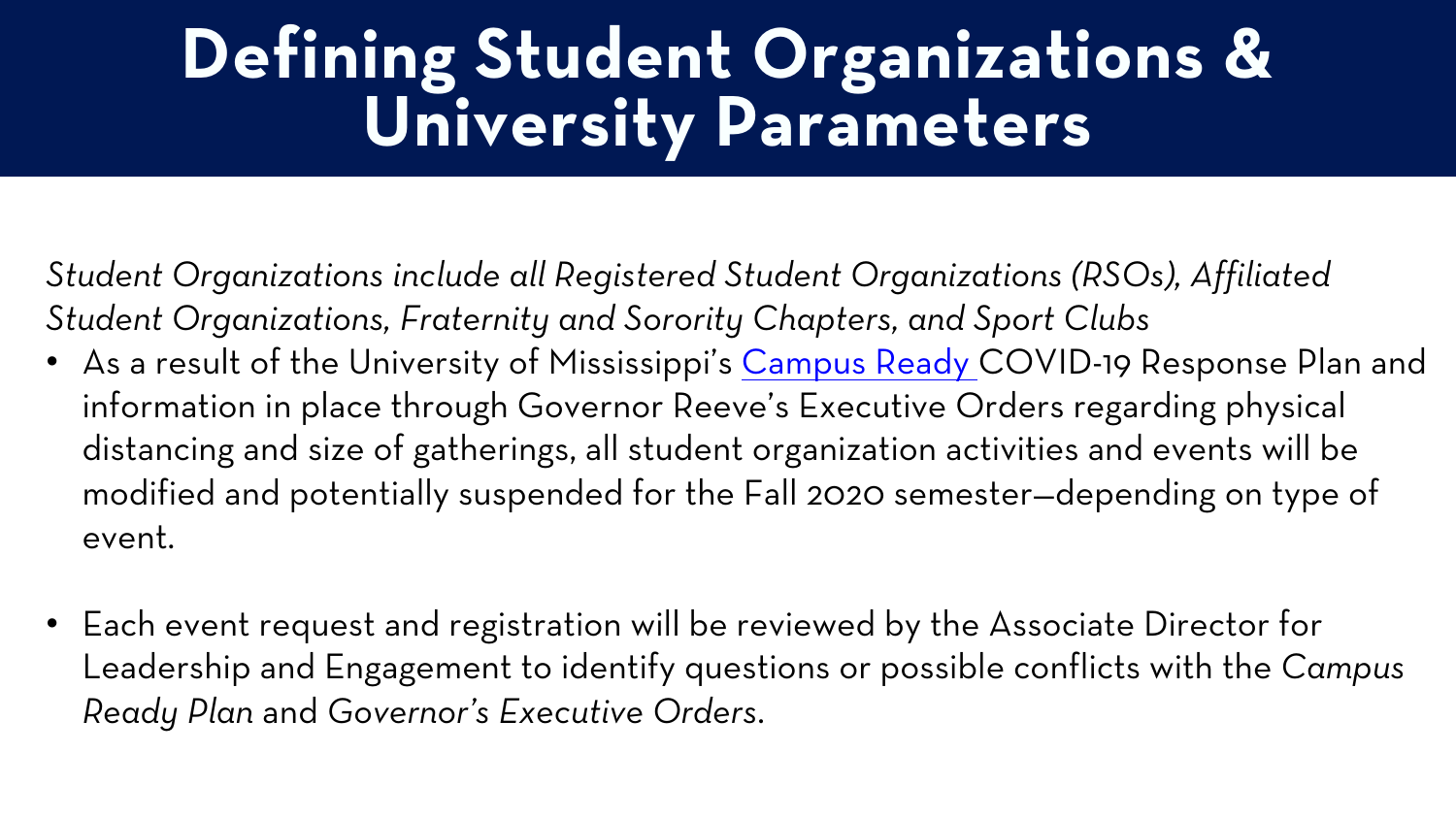## **Defining Student Organizations & University Parameters**

- Room capacity and availability will be limited and restricted due to physical distancing and sanitization requirements. We are providing guidance and resources to help students and student organizations engage and build community and a sense of belonging while still observing the requirements of our community standards.
- Listed in this presentation are some resources and specific examples of activities and events that should be modified and potentially suspended for the fall 2020 semester.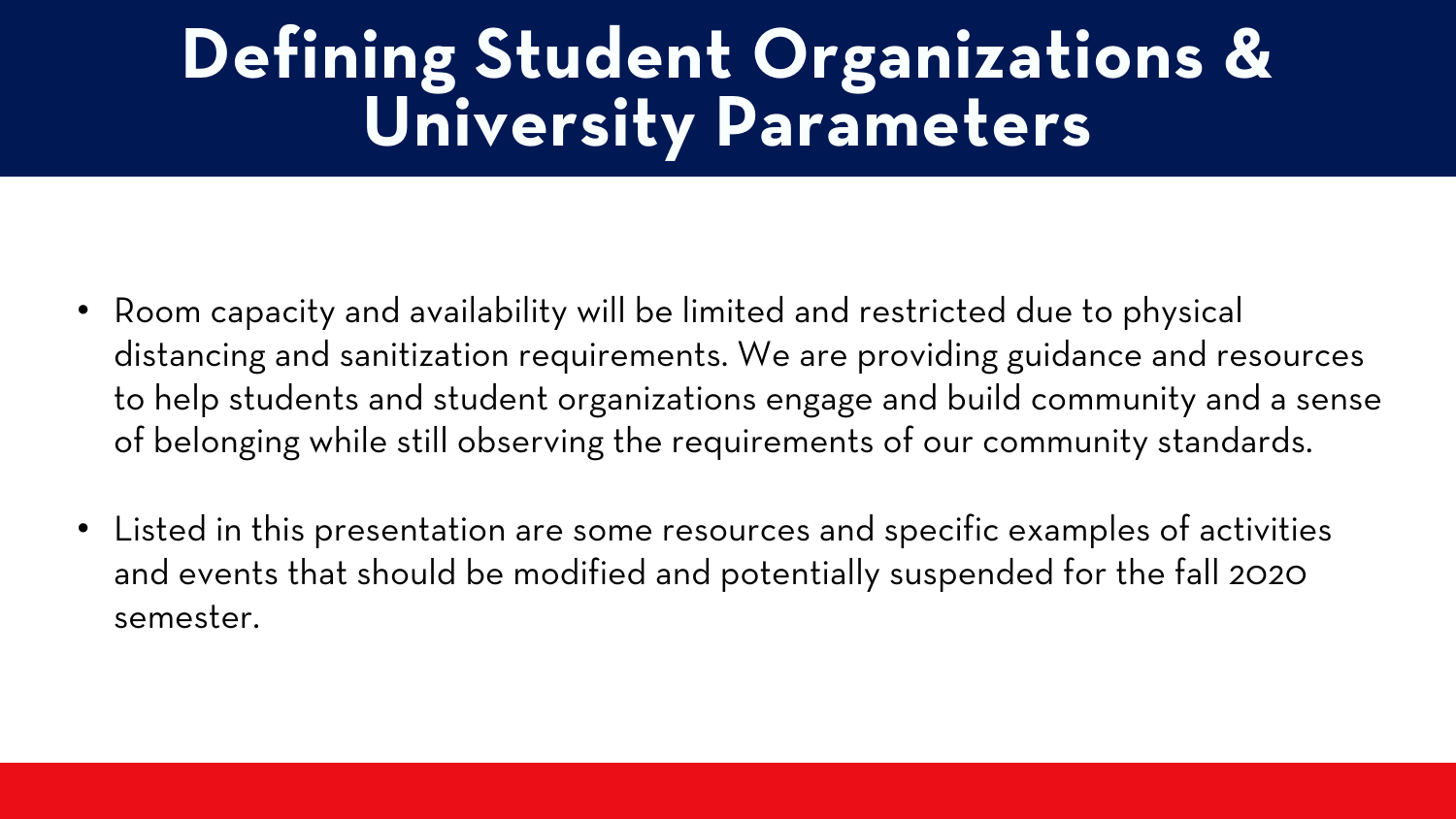# **University Parameters for Fall 2020**

- ALL indoor events limited to no more than 10 attendees—where social distancing is possible.
- ALL outdoor events limited to no more than 20 attendees total—where social distancing is possible.
- These parameters apply to on campus and off campus activities.
- Six (6) feet of physical distancing at all times.
- Remote, online and hybrid meetings are being encouraged, unless they must absolutely happen in person/face-to-face.

*Updated Monday, August 17, 2020*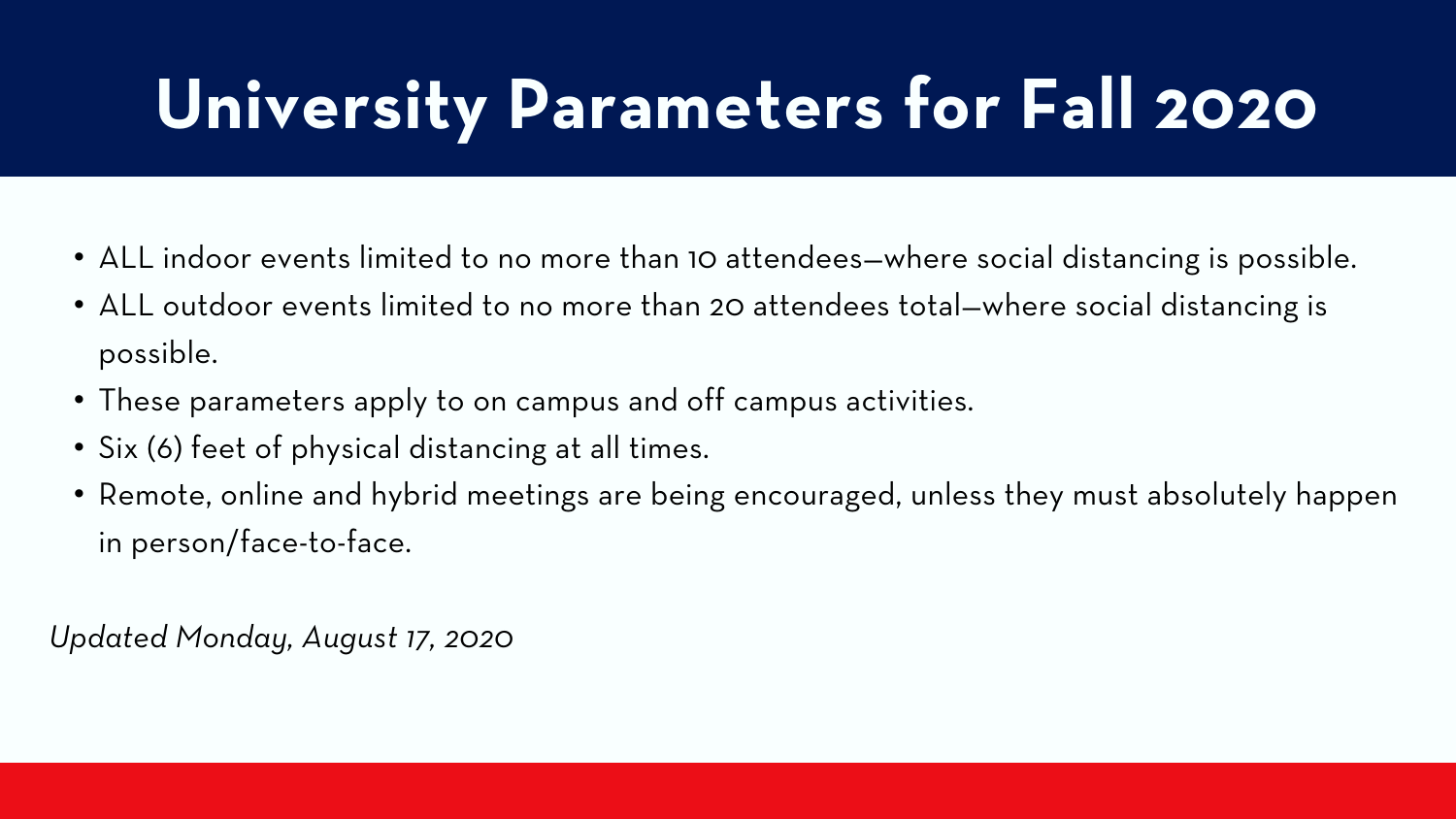## **Important Considerations**

- The University of Mississippi has more than 400 registered student organizations that each contribute unique opportunities for students to get involved and engaged on campus.
- The Ole Miss Student Union Student Leadership and Engagement Team remains committed to helping registered student organizations pursue opportunities to connect on campus during the Fall 2020 Semester.
- Registered student organizations will be able to begin registering events in The ForUM beginning no earlier than August 10, 2020.
- Registered student organization leaders will be required to complete proactive training on hosting programs during the COVID-19 pandemic.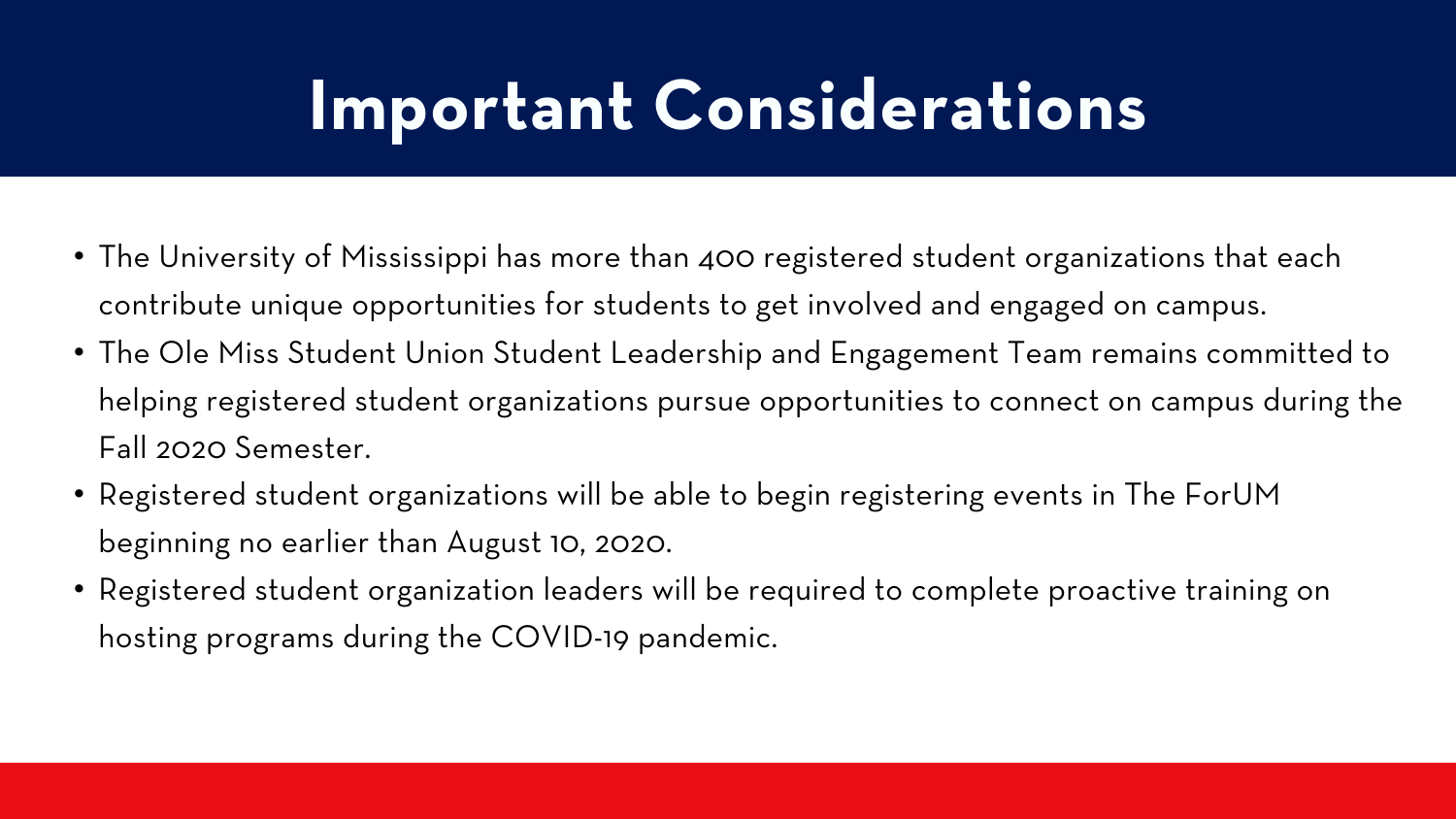# **EVENT PLANNING AND MANAGEMENT**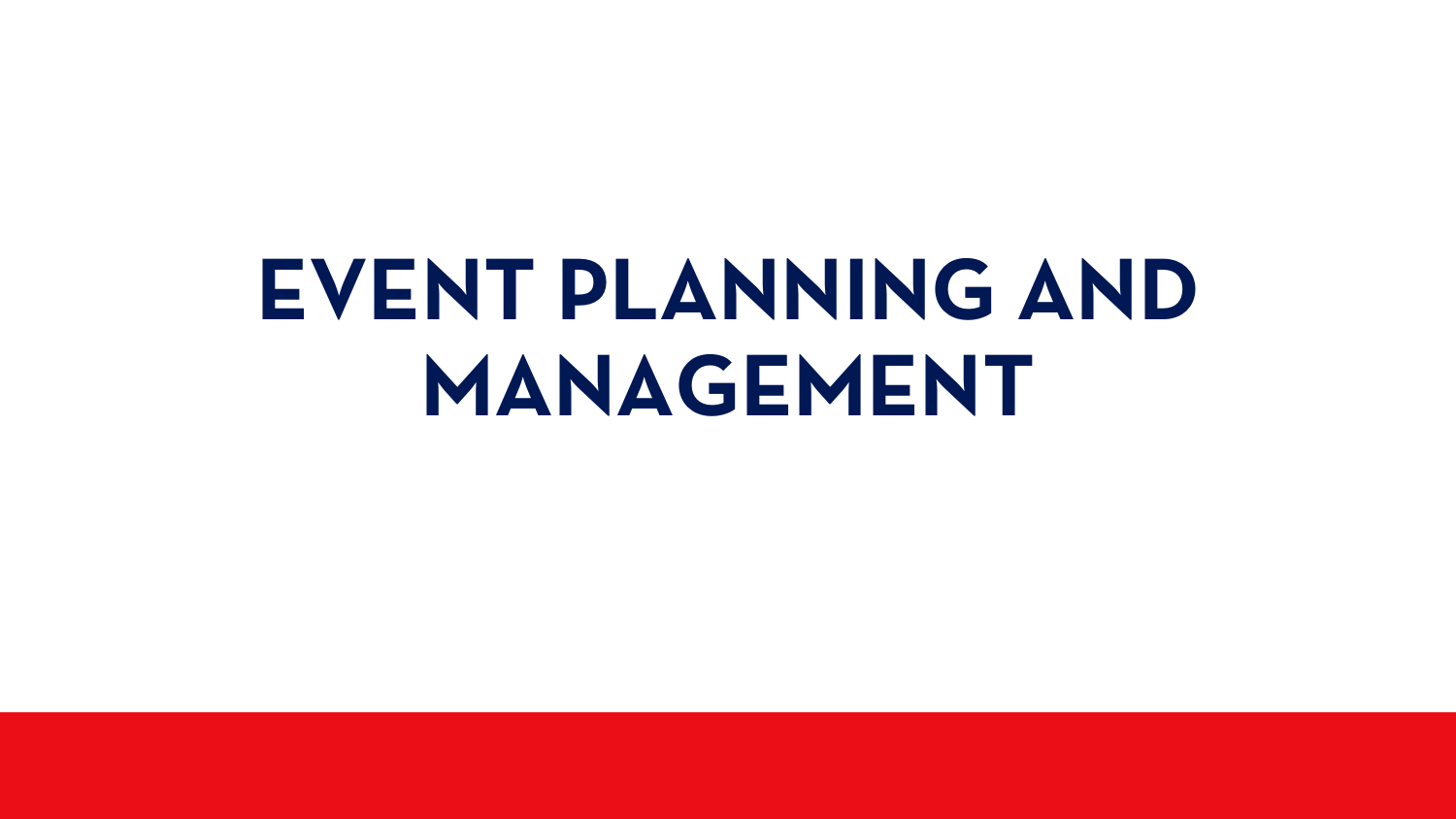### **Registered Stud**

#### **Events and Campus Wide Activities**

In-person events on campus and sponsored by the univers Return order of Gov. Tate Reeves's reopening plan and the recommendations, mask wearing is required in all scenarid [https://coronavirus.olemiss.edu/events/.](https://coronavirus.olemiss.edu/events/)

#### **EVENTS, ACTIVITIES AND PROGRAMS CANNOT BE CASUA** priority, including the wearing of masks.

#### *Group Gatherings (Where Social Distancing IS NOT Possible)*

- Indoor: Public and private social gatherings and recreational
	- **Fraternity chapters will not be permitted to host social**
- Outdoor: Public and private social gatherings and recreatior where individuals are in close proximity (less than 6 feet) to

#### *Group Gatherings (Where Social Distancing IS Possible)*

- Indoor: Public and private social gatherings and recreational
	- **Fraternity chapters will not be permitted to host social**
- Outdoor: Public and private social gatherings and recreatior where individuals are able to maintain a minimum of 6 feet separation.

#### *Outdoor and Indoor Arenas (Pavilion and Tad Pad)*

The number of guests in the arena shall be no greater than 2 *\*\*Any changes to health and safety guidelines will be communicated to all RSOs through The Forum.*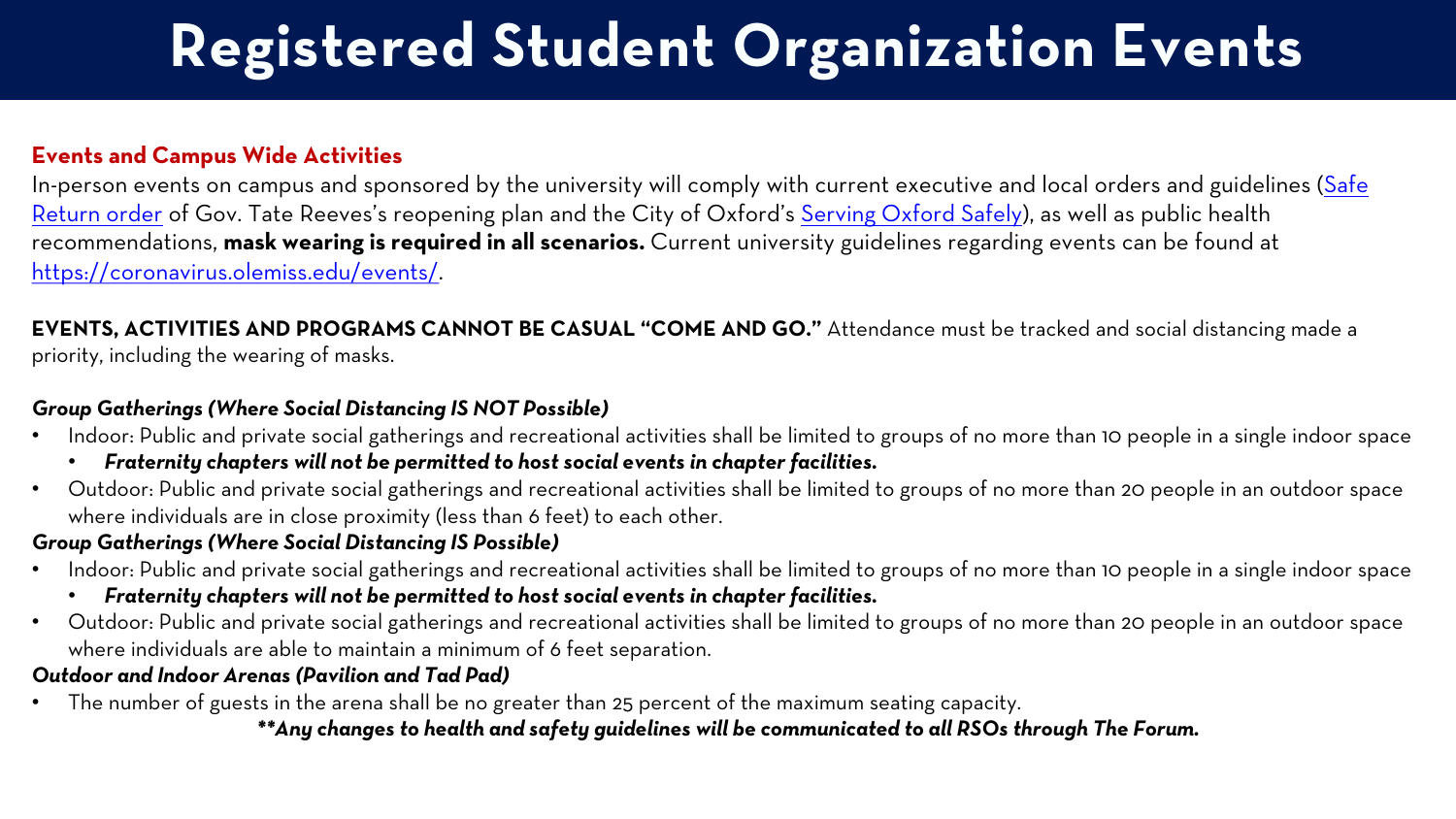## **Registered Student Organization Events**

### **Events and Activities On Campus**

#### **Occupancy**

- 10 people indoors and 20 people outdoors are the maximum numbers of people in a space/place for any social gathering or student organization gathering/meeting at this time.
- Virtual options must be provided to make accommodations for student organization members who are unable to attend a student organization gathering/meeting.

#### **Closures and Limitations**

- Auditoriums will be offline for Fall 2020 for student organization uses—with the exception of the Student Union Auditorium (still limited to 10 people in person under current orders).
- The Tad Pad and Pavilion will not be available for Fall 2020.
- Lamar Hall will not be available after 8 p.m. and must be an academic program and not a social gathering.
- Outdoor event spaces (The Grove, intramural fields, The Circle, etc.) will be functioning under limited use. Participants should abide by signage that is posted in these areas while also abiding by social distancing guidelines and protocols in this document.

#### **Registration**

- All in-person activities, events, programs and meetings must be registered in The ForUM, regardless of how many participants.
- Student organizations must use the attendance tracking feature to indicate who attended their in-person activity.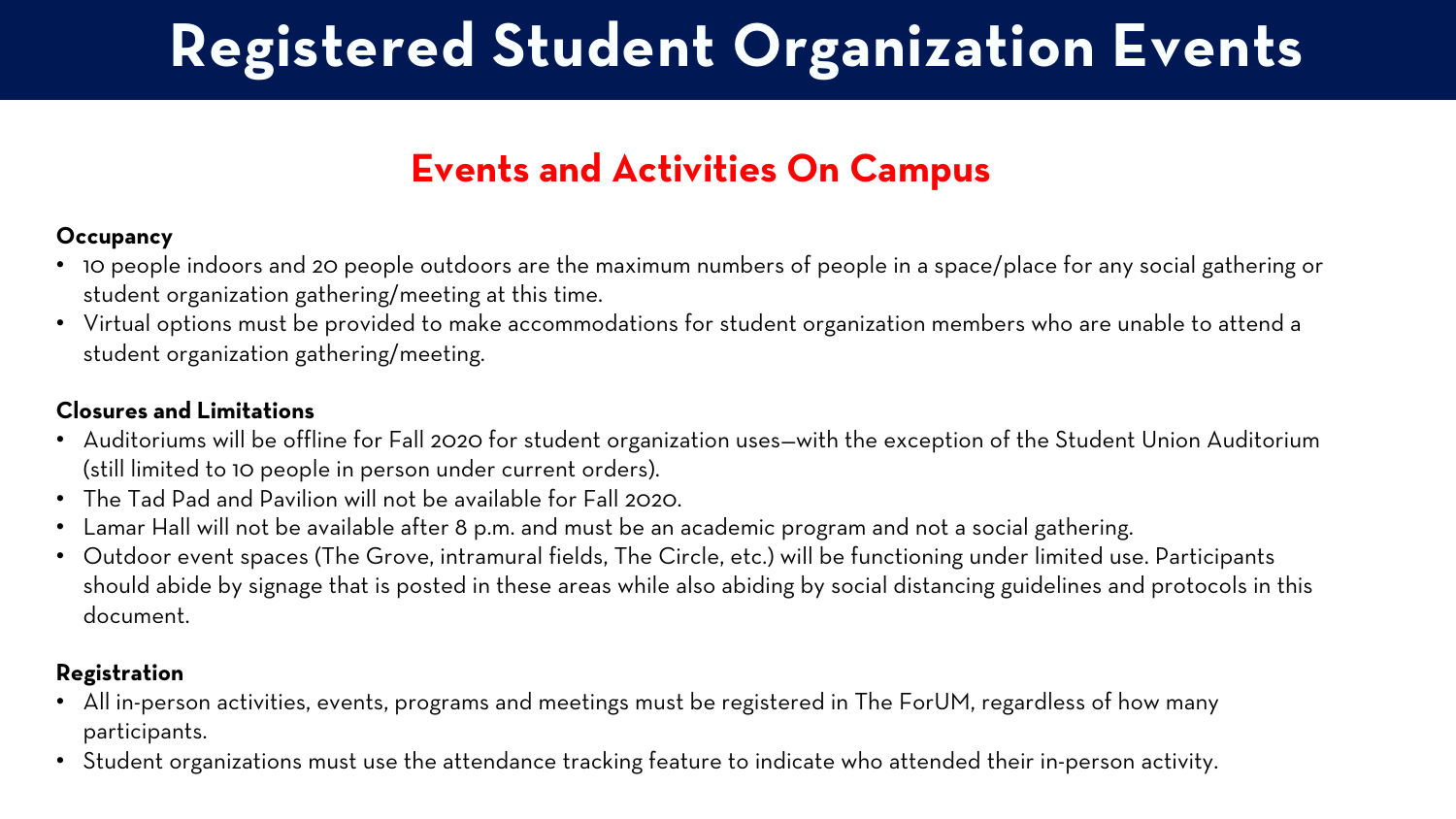## **Registered Student Organization Event Management**

#### **Activities with Food and Beverages**

- Organizations must provide alcohol-based sanitizer (at least 60% alcohol) in food serving and dining areas. These could be units available on individual tables, in the food line, or stationed in easily accessible areas within the dining/food staging area.
- Eliminate self-serve bowls of items like pretzels and chips AND large common sources of food (i.e. pizza). Provide single serving packages or pre-filled single serving bowls instead or individual size pizzas/boxes of food.
- No buffets are allowed. Organizations may have volunteers distribute single servings as long as it is completely contactless and volunteers must wear gloves and masks at all time.
- Event setup should minimize the proximity of food to the flow of pedestrian traffic.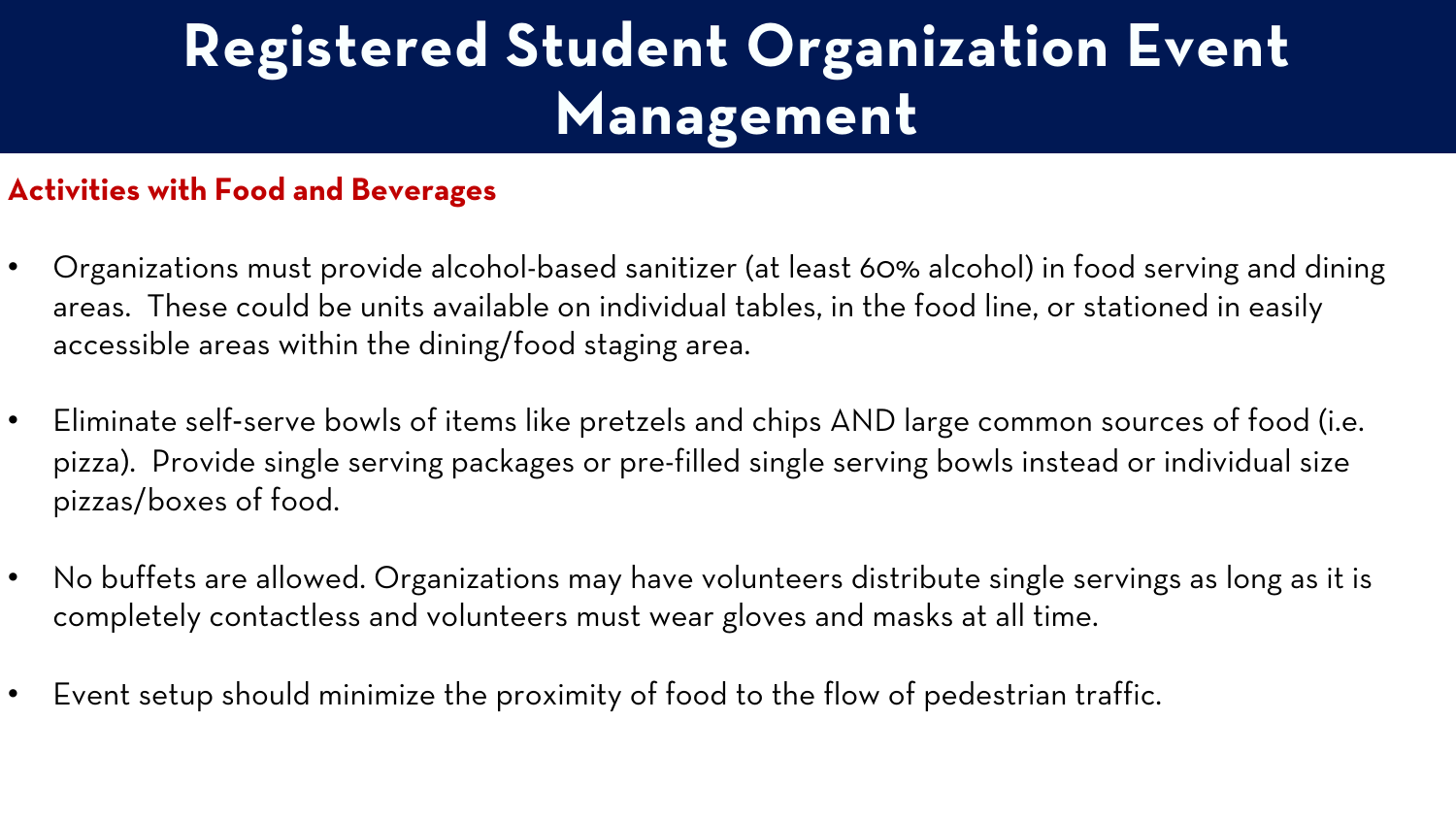## **Registered Student Organization Event Management**

#### **Student Organization Meetings**

- Meetings must be conducted with 6' of physical distancing in mind and the option of virtual participation for members who are not comfortable attending a face to face meeting is recommended. Any meetings with a requirement that members attend must have a virtual option.
	- Attendance of all who are present at a face-to-face, in person meeting or event should be kept. This can be logged in your organization's ForUM account.
	- All in-person attendees must wear face coverings.
	- Room capacity reductions will restrict the number of members who can be in a space for face-to-face meetings.
	- **Groups should consider hosting meetings/practices virtually or in smaller groups in spaces that allow for physical distancing. All students have access to utilize a licensed Zoom account through olemiss.zoom.us.**
- Organizations should make sure members and guests know that if they are sick they should not attend face-to-face activities, events, or meetings.
- Organizations should provide the following information to all members regarding appropriate action steps if a member reports being ill/sick and/or may have been exposed to COVID-19: *If you are experiencing COVID-19 symptoms or if you need to be tested based on potential exposure, please contact University Health Services at* 662-915-7274.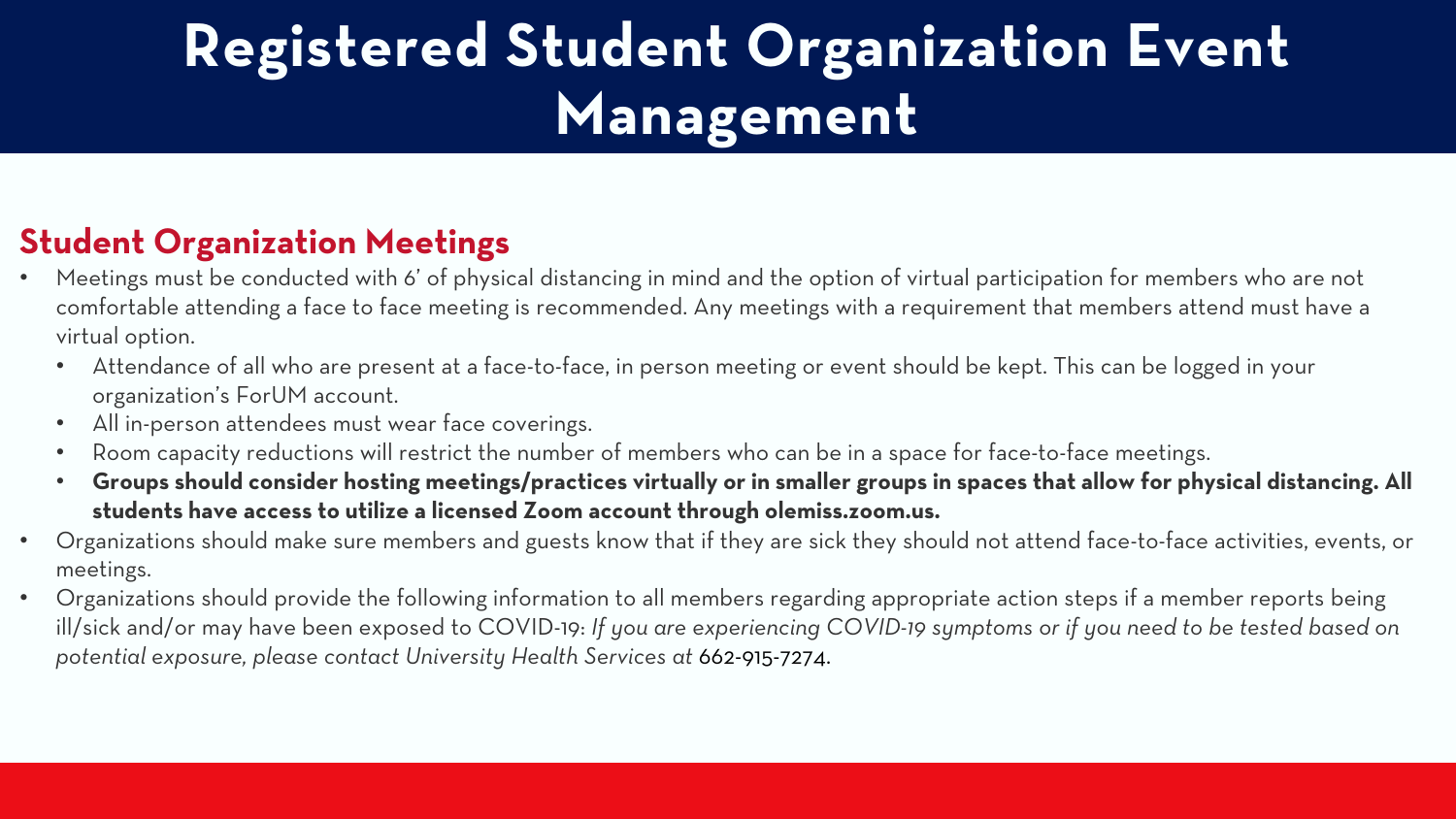### **Registered Stud** Ma

#### **Face Coverings/Masks (https://elearning [content/uploads/sites/3/2020/08/Academic-Programs-and-Experiences-Protocols-FINAL-](https://elearning.olemiss.edu/wp-content/uploads/sites/3/2020/08/Academic-Programs-and-Experiences-Protocols-FINAL-8.6.20.pdf)8.6.20.pdf)**

- Student organizations will require face cover those outdoors where physical distancing wi
- Masks may be removed when eating, but phy indoor and outdoor locations.
- Face masks or face coverings must be prope encountered, including hallways, common are
- For some students, face shields may be worn Office of Student Disability Services. This wi accommodation, as soon as it is available.
	- Students in need of accommodation for t paperwork necessary until accommodation
- Face masks or face coverings must be prope (https://www.cdc.gov/coronavirus/2019- nco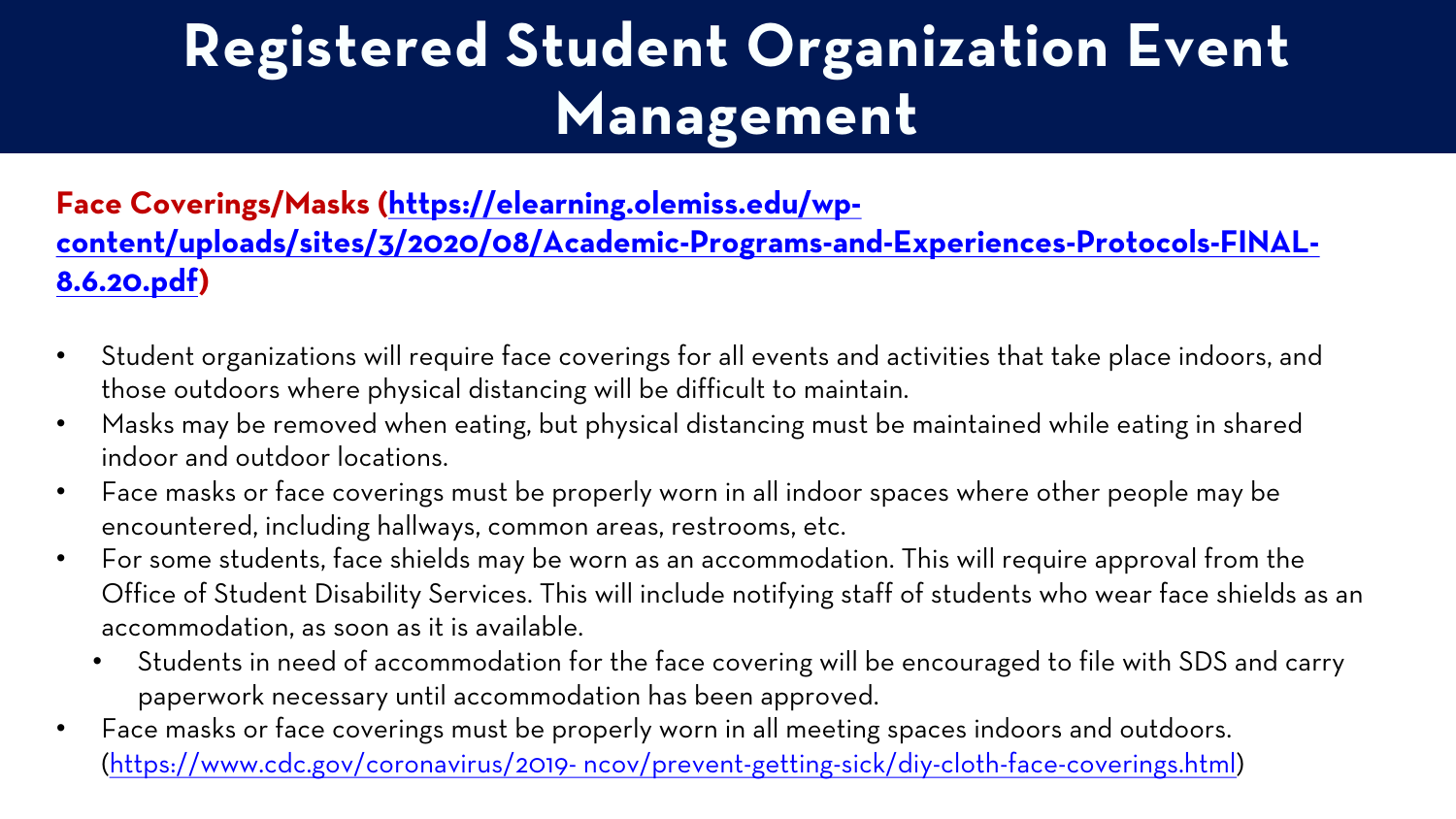## **Registered Student Organization Event Management**

#### **Student Organization Activities that Bring Guests to Campus**

- Family or parent weekends, alumni events, conferences, competitions, performances, and similar events should be conducted with *Campus Ready* guidance and regulation of events in mind—10 people indoors/20 people outdoors.
	- **Due to capacity limitations across campus, these events may not be able to be hosted.**
- Sport club competitions, scrimmages (game-like situations), and activities that involve close contact, are suspended until at least October 1, 2020. The Department of Campus Recreation will continue to monitor and reevaluate this throughout the semester in coordination with the University's Campus Ready Plan;
- Social events in FSL facilities are suspended for fall 2020.

- At this time, guest speakers and large lectures should be held as virtual events.
- Physical distancing seating and face coverings are required for all attendees if there is a gathering to view the virtual event.
- Attendance sheets will be tracked in ForUM to support contact tracing, if necessary.

#### **Speakers and Guest Lectures**

#### **Events That Bring Minors to Campus**

• Suspended for fall 2020.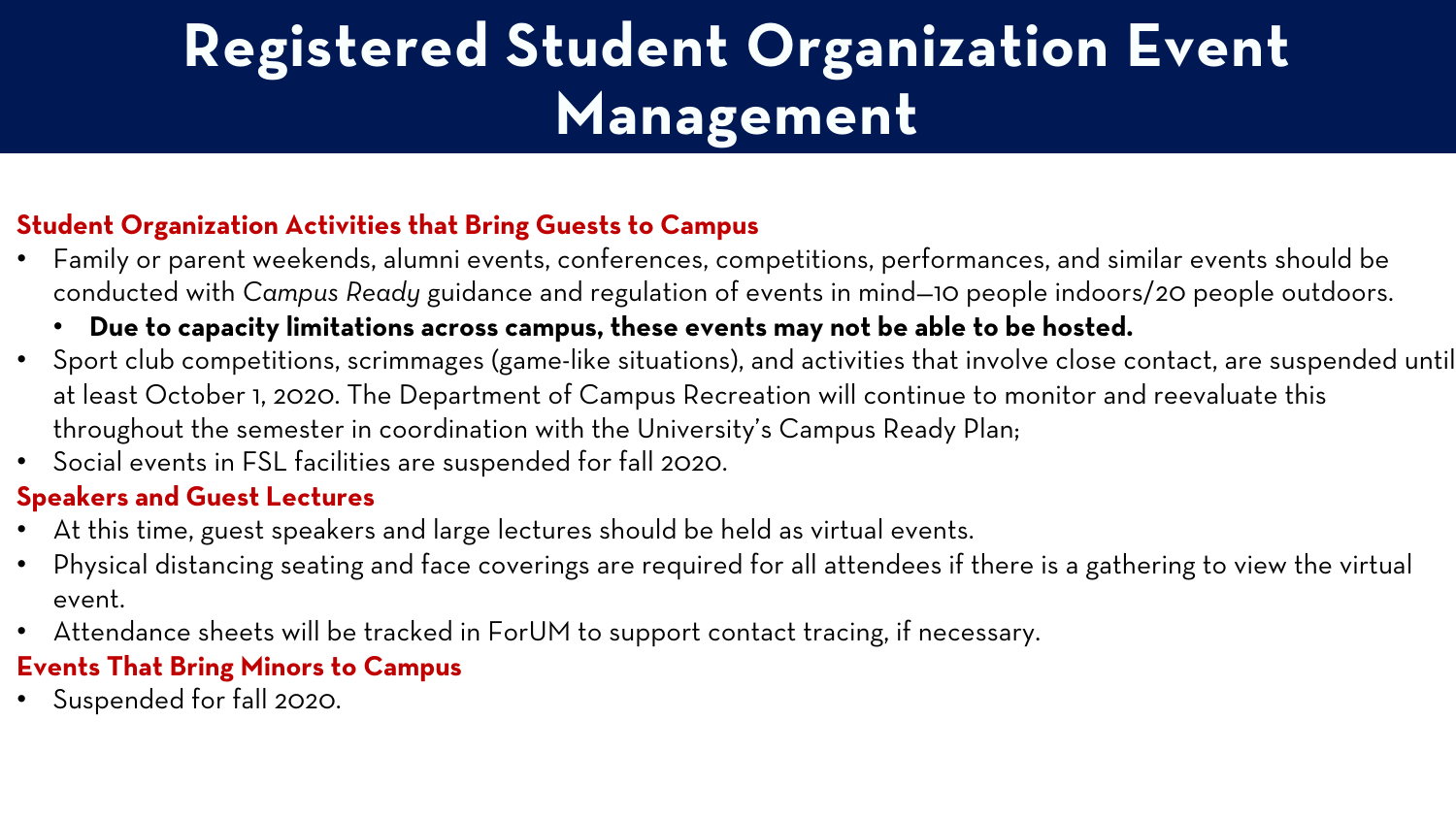## **Registered Student Organization Event Management**

#### **Events where Participants Share, Pass, and Touch Objects**

- Room capacity and the ability to comply with physical distancing and face covering requirements will impact when/where/how audiences are permitted to participate.
- Practices for performance based organizations should be held with strict physical distancing, face covering/face shield use, and no physical touching; should be held virtually when possible.
- Consider the use of outdoor space for practices or performances where members and others can appropriately physically distance. Follow room capacity requirements and seek the largest space available if your practice occurs indoors.
- 
- Events such as board or video game activities may be held if there is no physical exchange of controllers, game pieces, cards, dice, or other objects. Participants must have the ability to physically distance from other participants.
- Sport clubs are permitted to practice at this time while following protocols set forth by the Department of Campus Recreation related to maintaining physical distancing, monitoring participants' health and wellness, and cleaning of equipment.
- Any activity or program where student organization wish to distribute giveaway items (shirts, hand sanitizer, water bottles, etc.) should consist of the organization setting out all items for participants to then personally grab their own item. Student monitoring this set up should wear a mask and gloves at all times.

#### **Performance Based Activities**

#### **Dances**

• Due to physical distancing requirements and space/room capacity, any dances are suspended for fall 2020.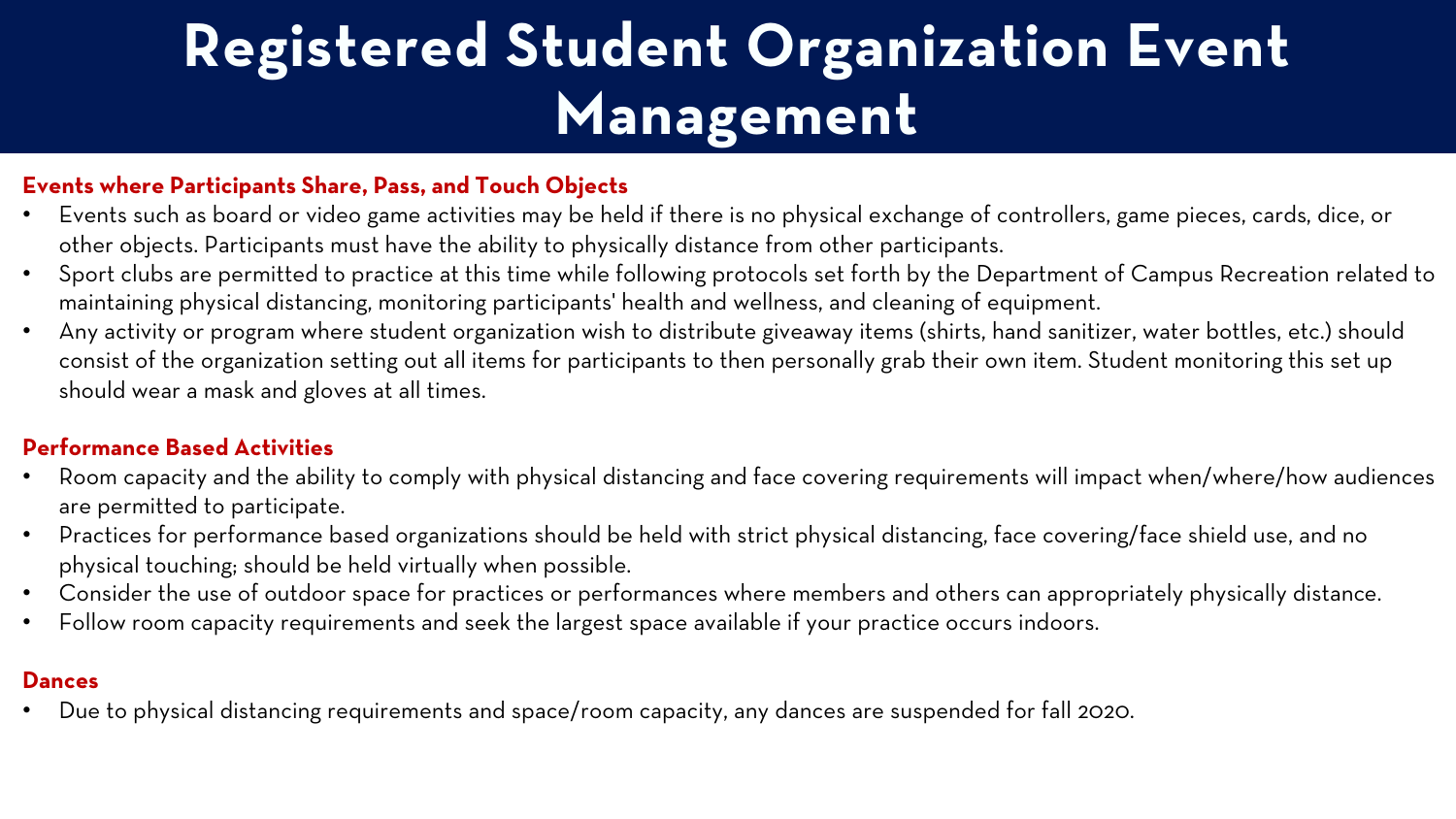### **Registered Stud** Ma

#### **Events/Meetings in the Ole Miss Student U**

- Student organizations must complete Reg space in the Union.
	- Space should be requested 15-business accommodating as many requests as possible.
	- Rooms should be reserved through the entered into ForUM.
	- Attendance will be tracked through For

#### **Events/Meeting in Classrooms and other N**

- The ability to utilize classroom or other ac capacity in order to maintain physical dista
- The availability of classroom and other aca cleaning, and sanitization protocols necess
- Requests for space will follow the same ak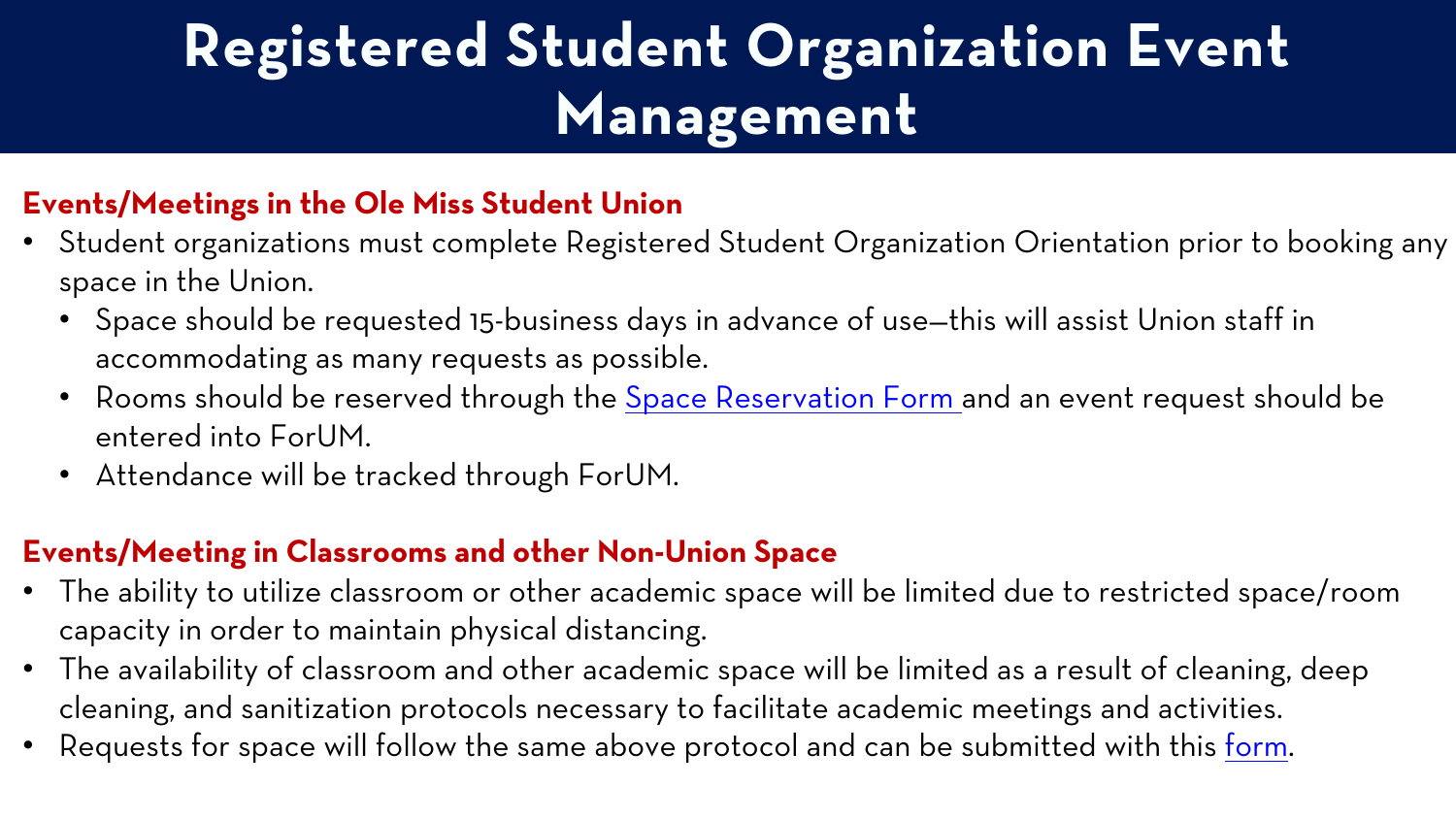### **Registered Stud** Ma

#### **Off Campus Events Hosted by Student Organiza**

At this time, off campus events sponsored by stud

This includes Registered Student Organization Eve

- Social gatherings off campus,
- Meetings off campus,
- Retreats off campus.

Should student organizations need additional clari Associate Director for Student Leadership and En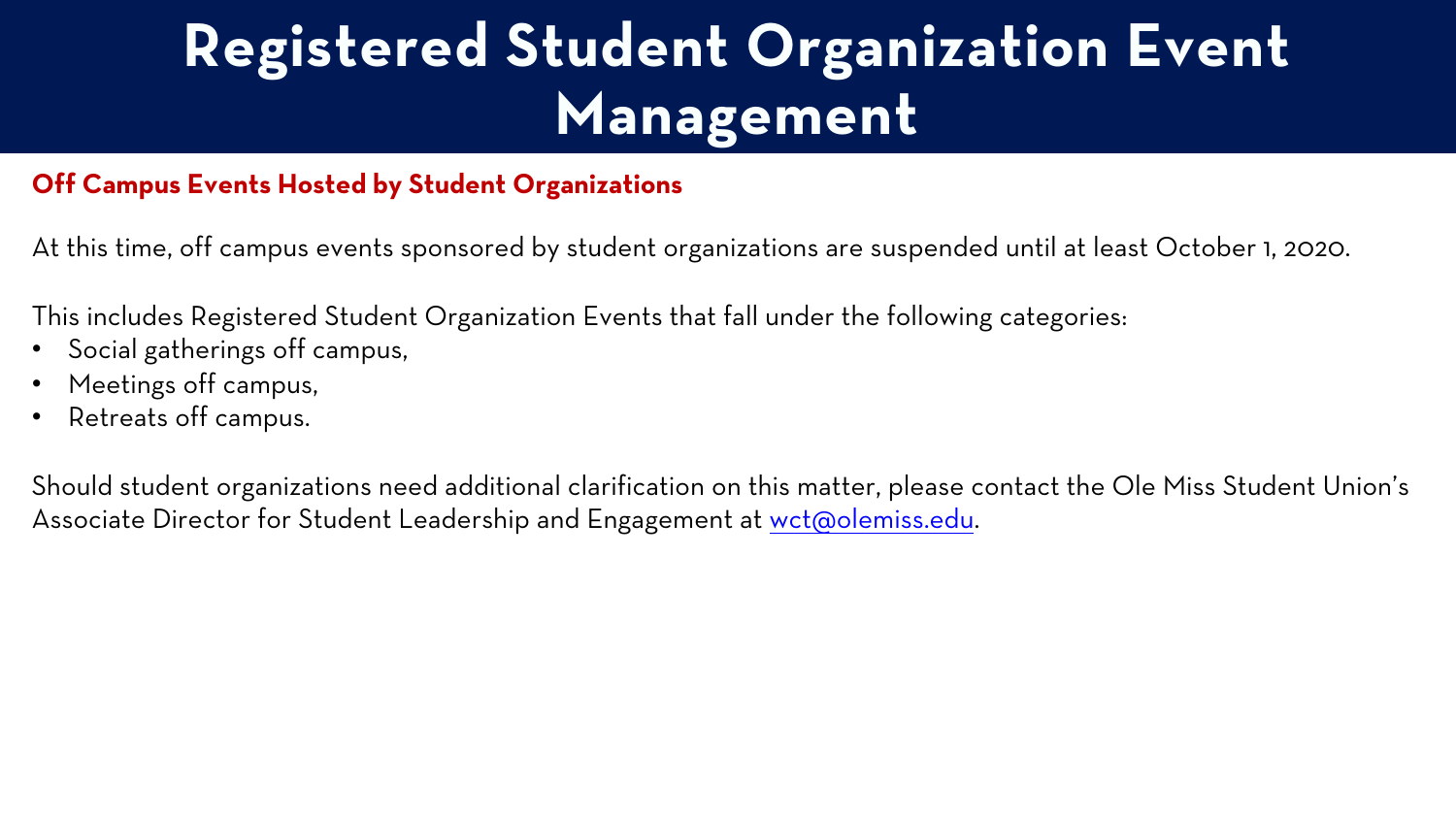# **STUDENT ORGANIZATION TRAVEL**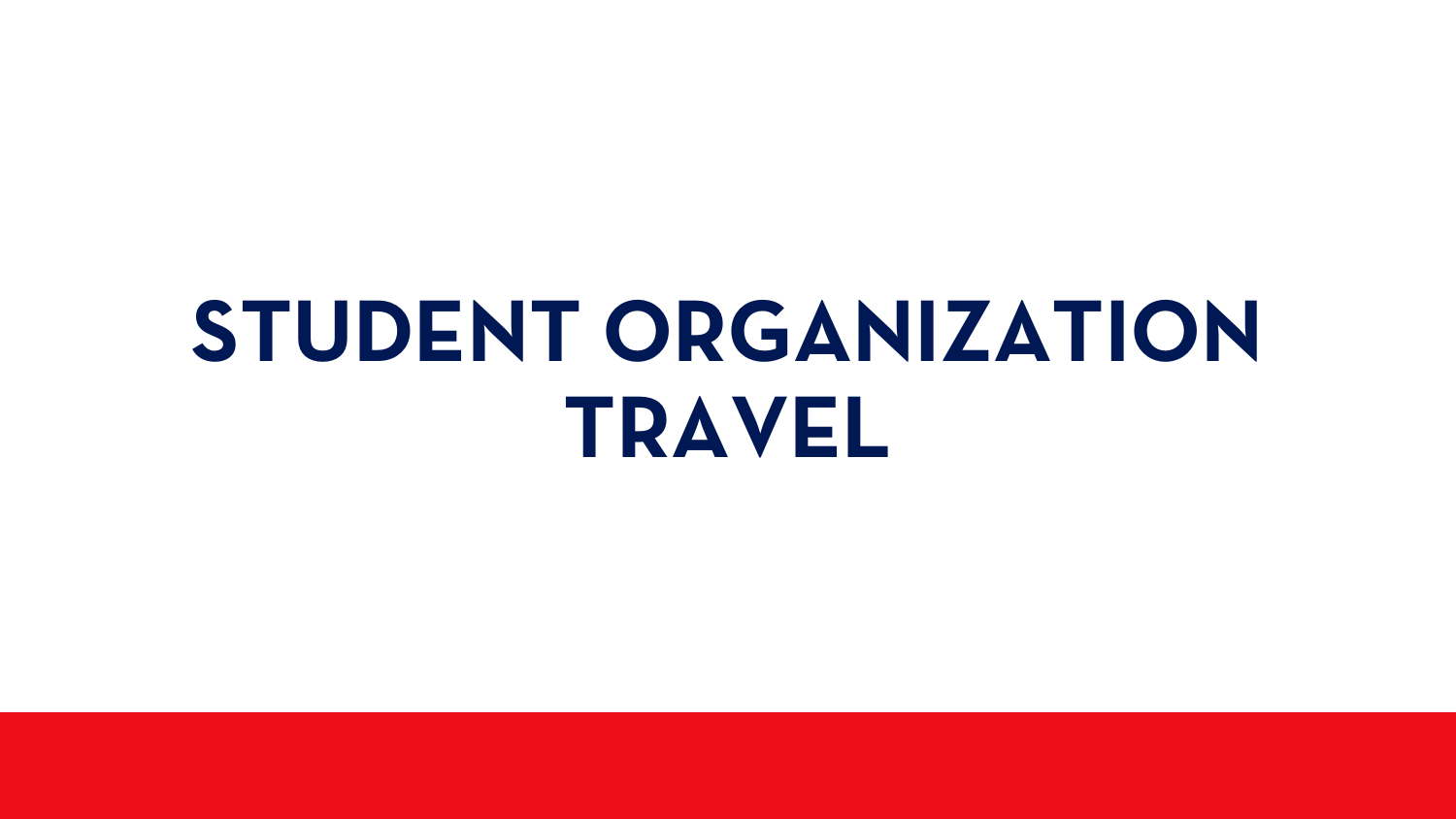# **Registered Stude**

### **Travel**

- At this time, all university-affiliated international travel on behalf of registered student organiz
- Student organizations will not be able to trav

### **Waiver Process**

- **Registered student organizations that have must submit a waiver request to Leadershi**p **for student organization business. The waiv**
- Approval of waivers will be considered on a Sport Club competitions under the current g
- Approval must come from the organization's sponsoring department (when applicable), D
- Social distancing should be practiced if the t
	- Students traveling in their own/separate v
	- Student organizations renting enough bus
	- Masks/face coverings being worn during t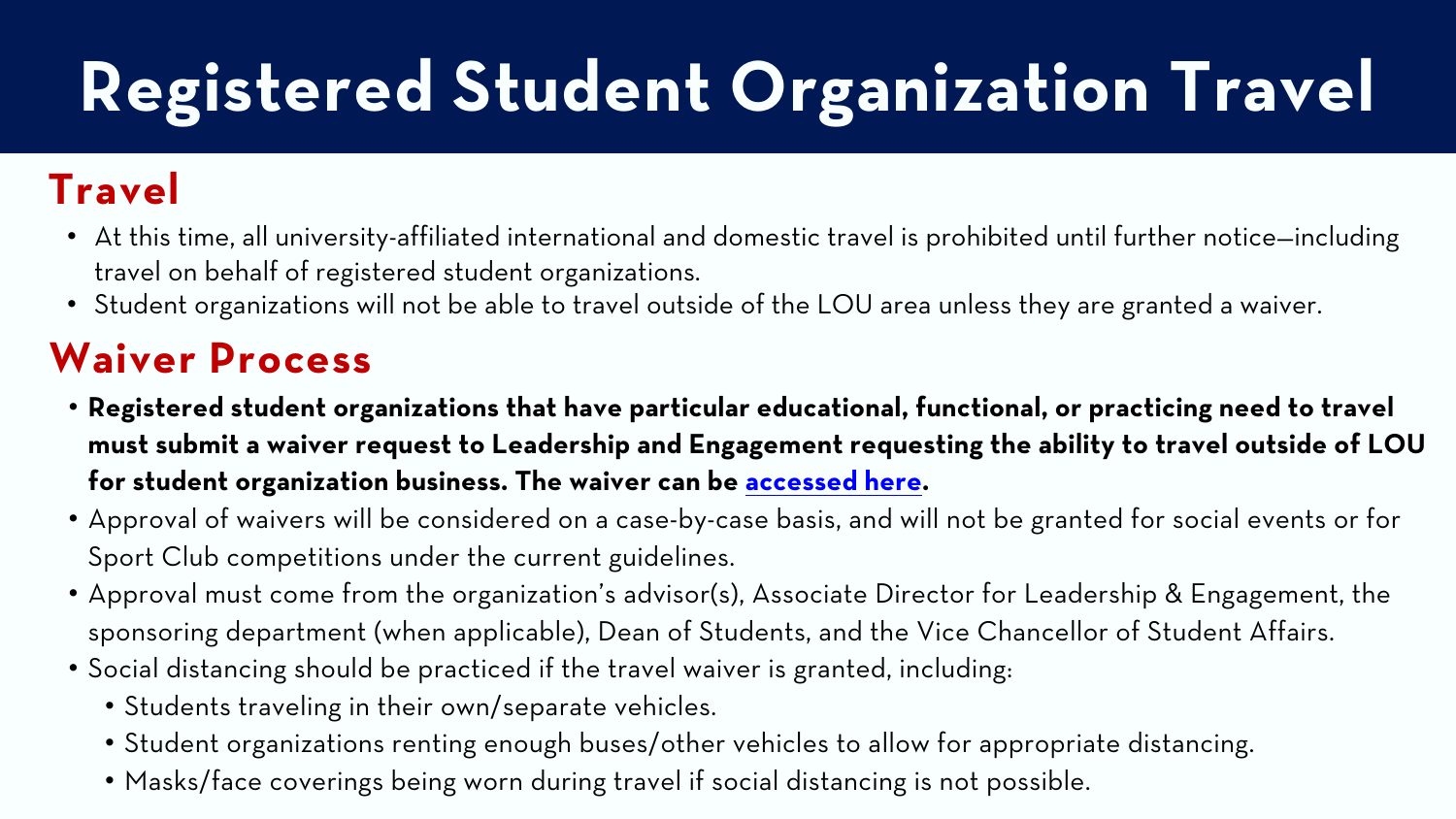# **STUDENT ORGANIZATION EDUCATION AND TRAINING**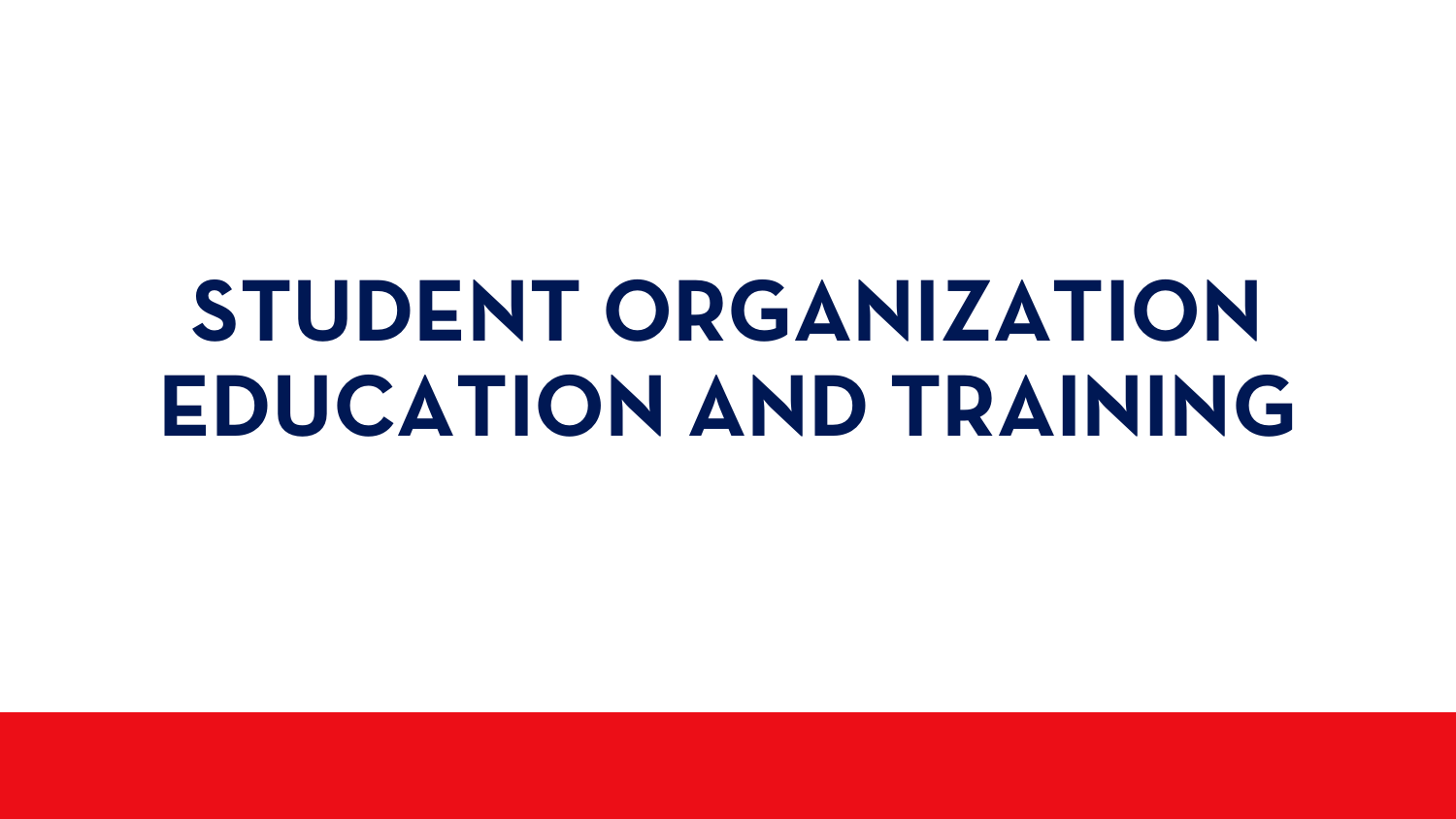# **Education & Training**

- All registered student organizations are required to complete RSO Orientation on an annual basis during leadership transitions.
- **All student organizations will be required to complete an updated RSO Orientation for 2020 – 2021 with a COVID-19 training session built into the program.** 
	- **Failure to comply with guidelines and recommendations will result in organizations being reported to the Student Organization Conduct Intervention Team.**
- RSO Orientation will be offered in a hybrid format multiple times at the beginning of the Fall 2020 Semester and facilitated by Leadership & Engagement Staff.

### **Registered Student Organization Orientation**

### **Training**

- In addition to completing an assessment based on the COVID-Safety Blackboard training module, all student organization leaders will be given event planning checklist resources to guide their planning.
- Leadership & Engagement Staff will remain available to answer questions as event requests begin coming in for approval.

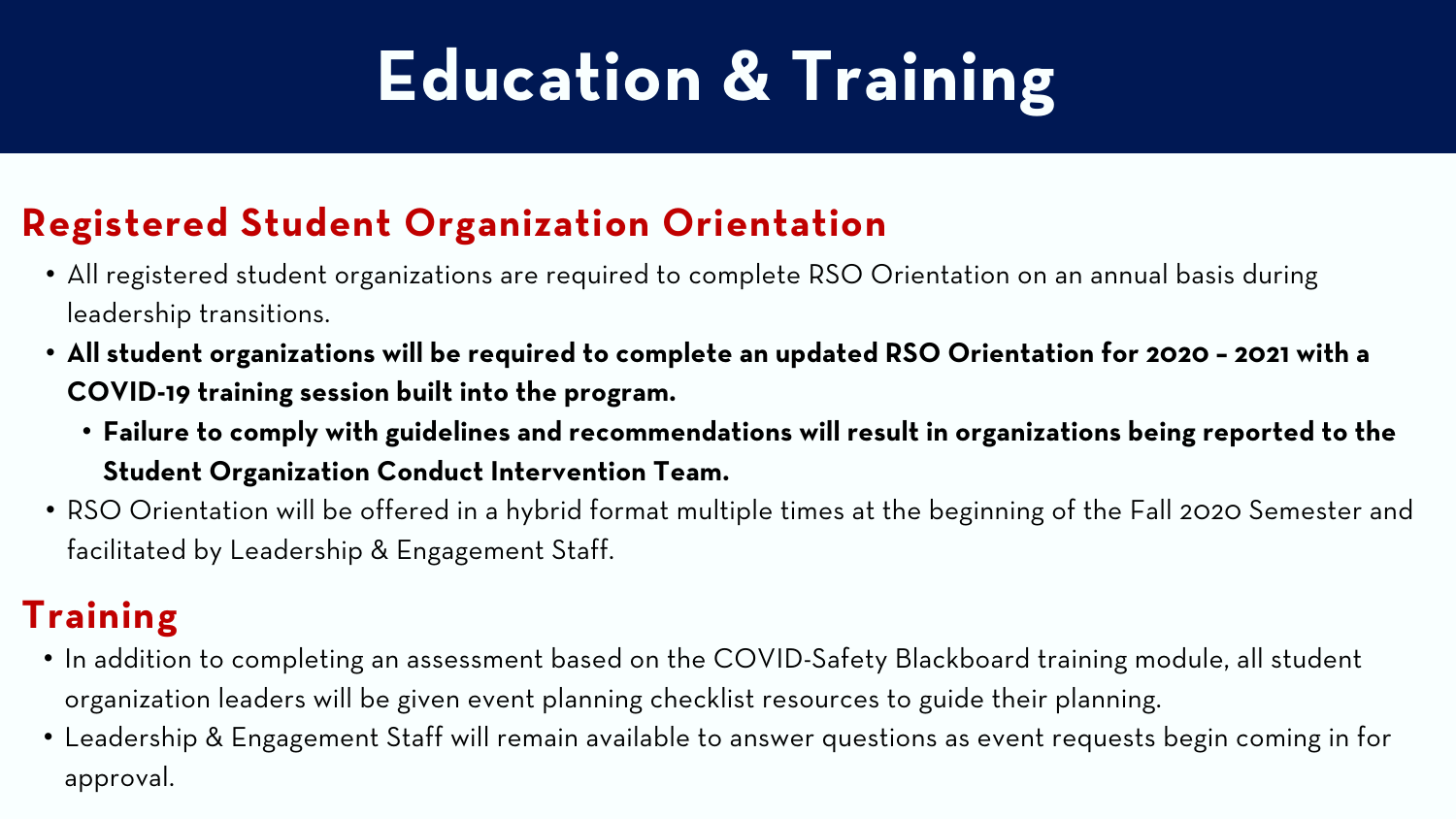# **Attendance Tracking**

- The ForUM the University of Mississippi's student engagement platform – houses an attendance tracking feature that we will encourage all registered student organizations to make use of this semester and in future semesters.
- Student organization leaders will be trained on using this feature in RSO Orientation and will be given resources to successfully navigate using this feature for meetings, programs, events, and any other times when attendance tracking may be helpful.
- Utilizing this feature will be helpful in remembering who was in attendance at a happening that was registered by the student organization if need for contact tracing is present.

**Track Attendance** Everybody's Formal 2019

> 64 **INVITEES**

| Swipe Access Code |
|-------------------|
|-------------------|

**Attendees** 

GJXRQN7

Attendees #

Kendrick Wallace (kdwallac@go.olemiss.edu)

Holten Moreno (hrmoreno@go.olemiss.edu)

Will Takewell (wct@olemiss.edu)

Joshua Mannery (jzmanner@go.olemiss.edu)

Austin Fiala (adfiala@go.olemiss.edu)



|                 |        |         |           | Q          |  |
|-----------------|--------|---------|-----------|------------|--|
| Attendance      |        |         |           | Comment    |  |
| <b>Attended</b> | Absent | Excused | <b>NA</b> | <b>ADD</b> |  |
| <b>Attended</b> | Absent | Excused | <b>NA</b> | <b>ADD</b> |  |
| <b>Attended</b> | Absent | Excused | <b>NA</b> | <b>ADD</b> |  |
| Attended        | Absent | Excused | <b>NA</b> | <b>ADD</b> |  |
| <b>Attended</b> | Absent | Excused | <b>NA</b> | <b>ADD</b> |  |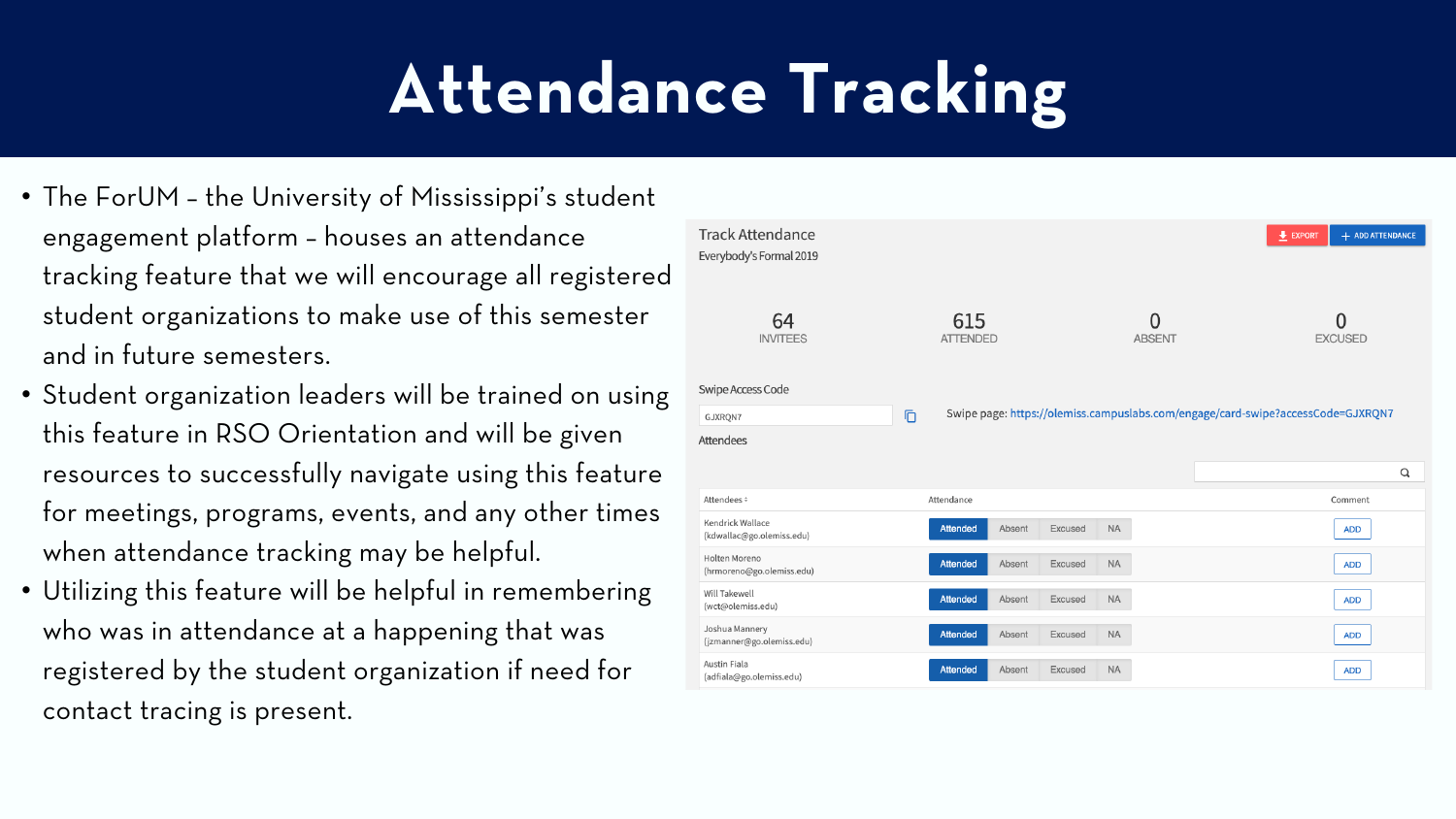- Registered student organizations will be required to update their rosters.
- This will assist the organization in being able to effectively and efficiently communicate with its membership.
- Roster management will also assist in attendance tracking and event registration.

# **Updating RSO Rosters in The ForUM**

#### $\equiv$  Associated Student Body +2, INVITE PEOPLE **EXPORT ROSTER** MANAGE POSITIONS MESSAGING Roster **JM Primary Contact Joshua Mannery** Manage Roster **CURRENT** PENDING PROSPECTIVE **TERMS AND CONDITIONS**  $\alpha$ **END MEMBERSHIP 雨 END ALL MEMBERSHIPS** Search **Positions Select** First Name: Last Name ╱ **Noa** Principal of First Year Experience Aaron ∕  $\Box$ Abby Johnston Vice President  $\Box$ Abigail **Mathis** ╱ Alexandra Kennedy Í

### **Organizations MUST Update their Rosters and Leadership**